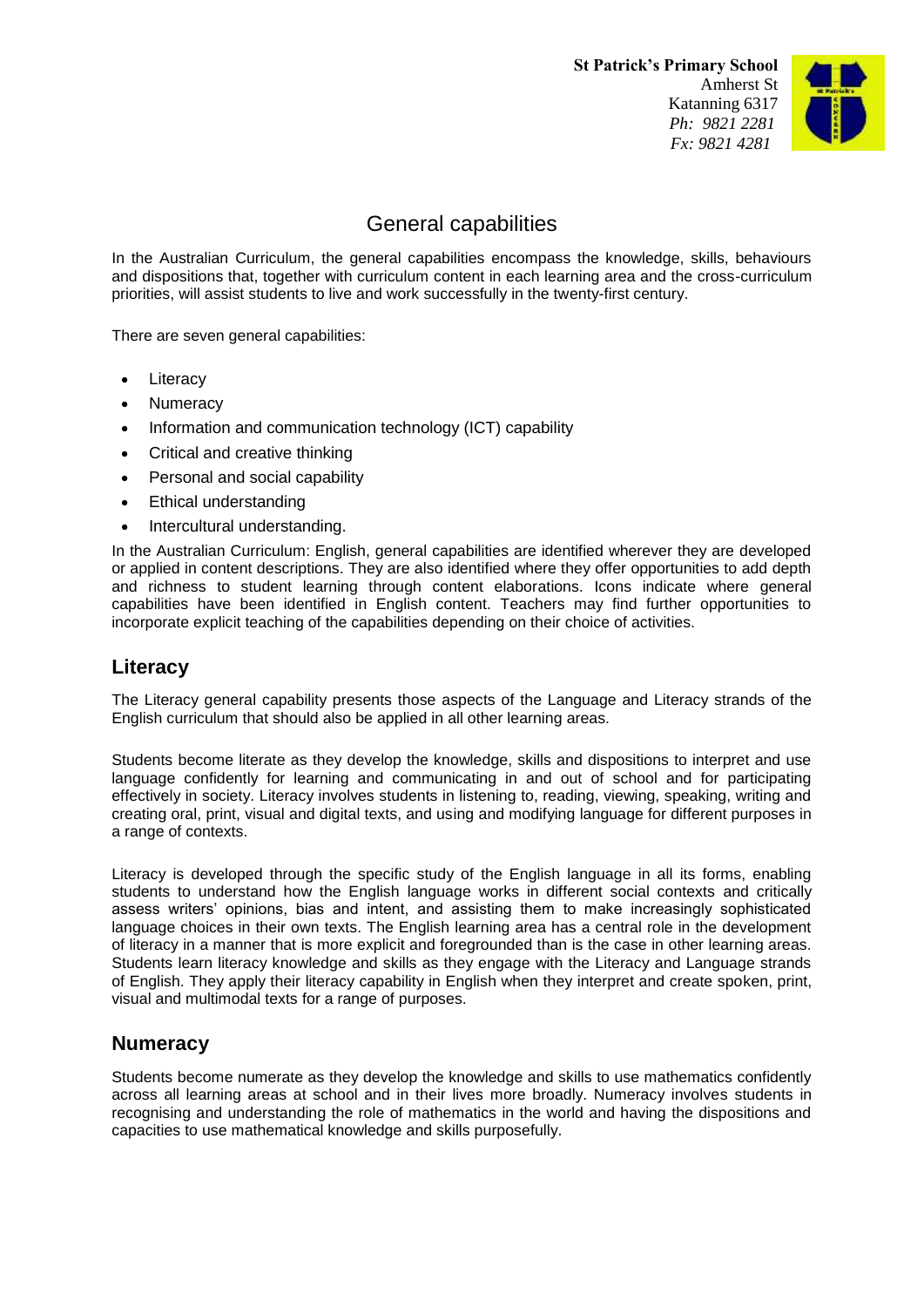Numeracy can be addressed in learning contexts appropriate to English across Years F-10. Students use numeracy skills when interpreting, analysing and creating texts involving quantitative and spatial information such as percentages and statistics, numbers, measurements and directions. When responding to or creating texts that present issues or arguments based on data, students identify, analyse and synthesise numerical information using that understanding to discuss the credibility of sources.

Visual texts may present a range of numeracy demands. Interpreting and creating graphic organisers requires students to examine relationships between various components of a situation and to sort information into categories including characteristics that can be measured or counted. Understanding the mathematical ideas behind visual organisers such as Venn diagrams or flowcharts helps students to use them more effectively.

### **Information and Communication Technology (ICT) capability**

Students develop ICT capability as they learn to use ICT effectively and appropriately to access, create and communicate information and ideas, solve problems and work collaboratively in all learning areas at school, and in their lives beyond school. ICT capability involves students in learning to make the most of the technologies available to them, adapting to new ways of doing things as technologies evolve and limiting the risks to themselves and others in a digital environment.

ICT capability is an important component of the English curriculum. Students use ICT when they interpret and create print, visual and multimodal texts. They use communication technologies when they conduct research online, and collaborate and communicate with others electronically. In particular, they employ ICT to access, analyse, modify and create multimodal texts, including through digital publishing.

As students interpret and create digital texts, they develop their capability in ICT including word processing, navigating and following research trails and selecting and evaluating information found online.

## **Critical and creative thinking**

Students develop capability in critical and creative thinking as they learn to generate and evaluate knowledge, clarify concepts and ideas, seek possibilities, consider alternatives and solve problems. Critical and creative thinking are integral to activities that require students to think broadly and deeply using skills, behaviours and dispositions such as reason, logic, resourcefulness, imagination and innovation in all learning areas at school and in their lives beyond school.

Critical and creative thinking are essential to developing understanding in English. Students employ critical and creative thinking through discussions, the close analysis of texts and through the creation of their own written, visual and multimodal texts that require logic, imagination and innovation. Students use creative thinking when they imagine possibilities, plan, explore and create ideas and texts.

Through listening to, reading, viewing, creating and presenting texts and interacting with others, students develop their ability to see existing situations in new ways, and explore the creative possibilities of the English language. In discussion students develop critical thinking as they state and justify a point of view and respond to the views of others. Through reading, viewing and listening students critically analyse the opinions, points of view and unstated assumptions embedded in texts.

# **Personal and social capability**

Students develop personal and social capability as they learn to understand themselves and others, and manage their relationships, lives, work and learning more effectively. The personal and social capability involves students in a range of practices including recognising and regulating emotions, developing empathy for and understanding of others, establishing positive relationships, making responsible decisions, working effectively in teams and handling challenging situations constructively.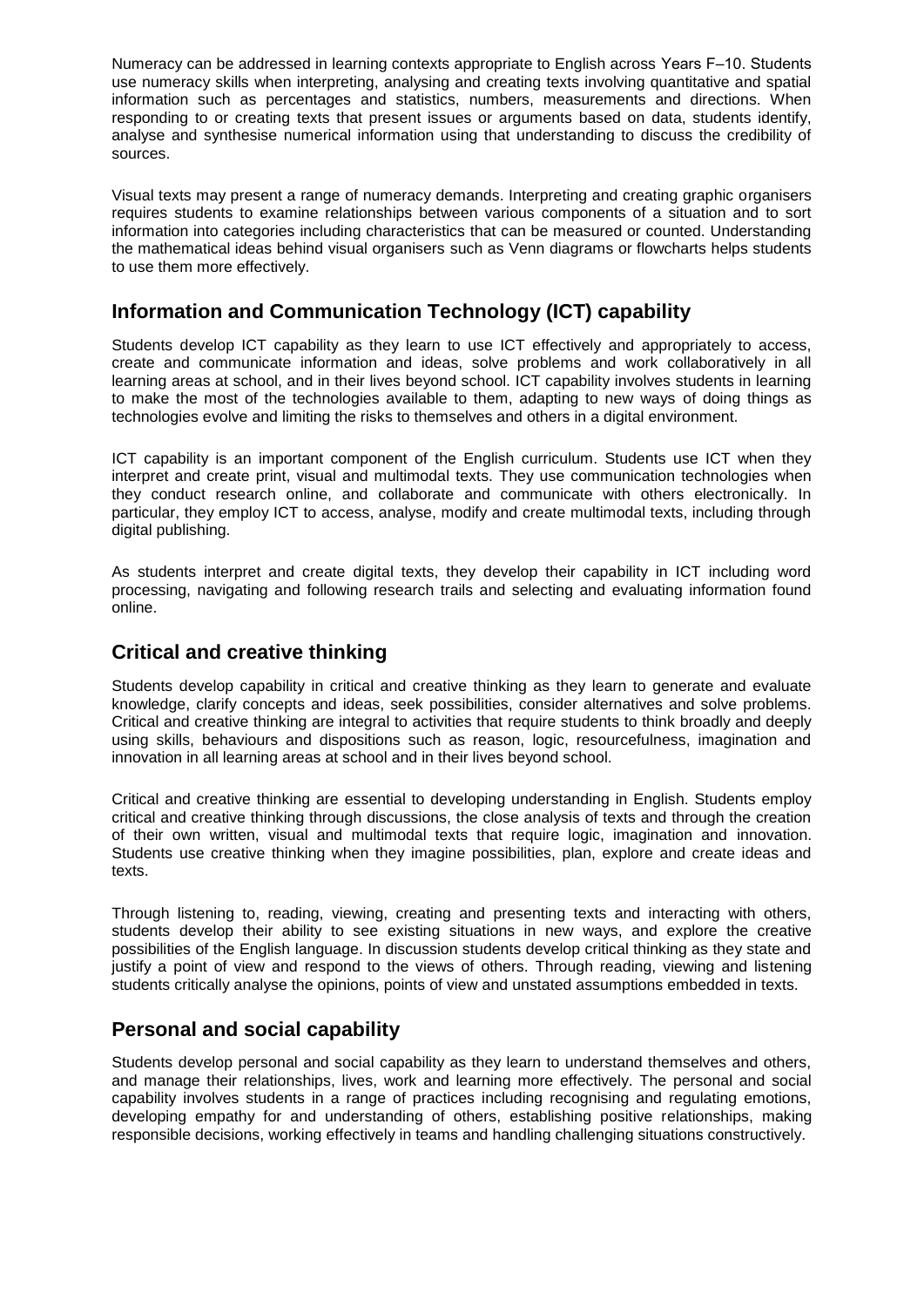There are many opportunities for students to develop personal and social capability in English. Language is central to personal and social identity. Using English to develop communication skills and self-expression assists students' personal and social development as they become effective communicators able to articulate their own opinions and beliefs and to interact and collaborate with others.

The study of English as a system helps students to understand how language functions as a key component of social interactions across all social situations. Through close reading and discussion of texts students experience and evaluate a range of personal and social behaviours and perspectives and develop connections and empathy with characters in different social contexts.

### **Ethical understanding**

Students develop ethical understanding as they identify and investigate the nature of ethical concepts, values, character traits and principles, and understand how reasoning can assist ethical judgment. Ethical understanding involves students in building a strong personal and socially oriented ethical outlook that helps them to manage context, conflict and uncertainty, and to develop an awareness of the influence that their values and behaviour have on others.

Students develop ethical understanding as they study the issues and dilemmas present in a range of texts and explore how ethical principles affect the behaviour and judgment of characters and those involved in issues and events. Students apply the skills of reasoning, empathy and imagination, consider and make judgments about actions and motives, and speculate on how life experiences affect and influence people's decision making and whether various positions held are reasonable.

The study of English helps students to understand how language can be used to influence judgments about behaviour, speculate about consequences and influence opinions and that language can carry embedded negative and positive connotations that can be used in ways that help or hurt others.

#### **Intercultural understanding**

Students develop intercultural understanding as they learn to value their own cultures, languages and beliefs, and those of others. They come to understand how personal, group and national identities are shaped, and the variable and changing nature of culture. The capability involves students in learning about and engaging with diverse cultures in ways that recognise commonalities and differences, create connections with others and cultivate mutual respect.

Students develop intercultural understanding through the study of the English language and the ways it has been influenced by different cultural groups, languages, speakers and writers. In interpreting and analysing authors' ideas and positions in a range of texts in English and in translation to English, they learn to question stated and unstated cultural beliefs and assumptions, and issues of intercultural meaning.

Students use Intercultural understanding to comprehend and create a range of texts, that present diverse cultural perspectives and to empathise with a variety of people and characters in various cultural settings

#### **Implications for teaching, assessment and reporting**

In the Australian Curriculum: English, the three strands of Language, Literature and Literacy are interrelated and inform and support each other. While the amount of time devoted to each strand may vary, each strand is of equal importance and each focuses on developing skills in listening, speaking, reading, viewing, writing and creating. Teachers combine aspects of the strands in different ways to provide students with learning experiences that meet their needs and interests.

In Year 3, for example, students might select a favourite poem and share it with the class, explaining why they chose it (*Literature*). They might explain the way particular grammatical choices affect meaning, for example the use of verbs, adjectives and adverbs in the poem (*Language*). Students might then create their own poems and present them to the class (*Literacy*). In Year 8, a teacher who